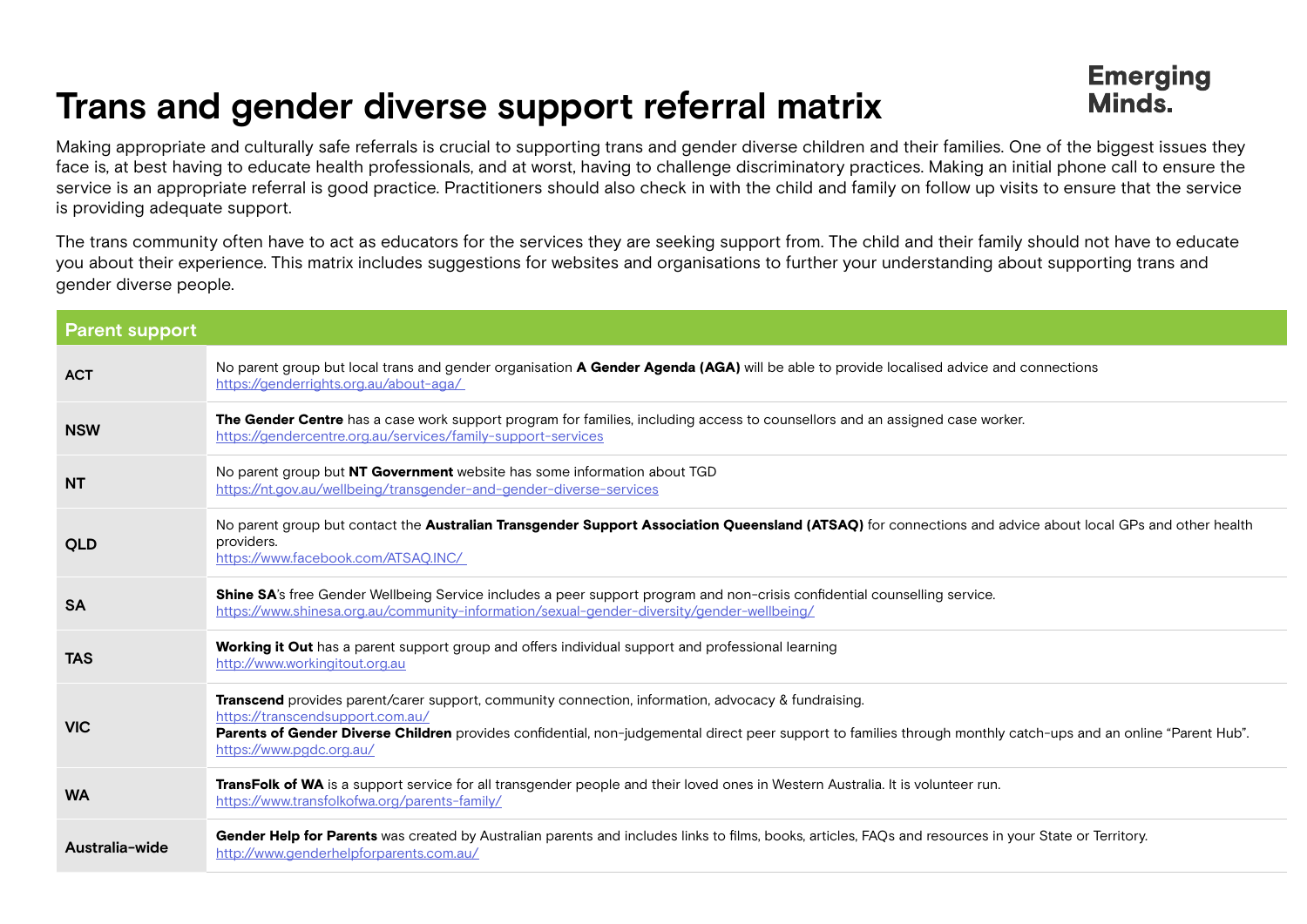| <b>Schools Support</b> |                                                                                                                                                                                                                                                                                                                                                                                          |  |
|------------------------|------------------------------------------------------------------------------------------------------------------------------------------------------------------------------------------------------------------------------------------------------------------------------------------------------------------------------------------------------------------------------------------|--|
| <b>ACT</b>             | A Gender Agenda (AGA) can provide advice and support in schools<br>https://genderrights.org.au/about-aga/<br>Safe and Inclusive Schools program<br>https://www.shfpact.org.au/about-us/news-updates/284-sscact-2016<br>Fact sheet on legal rights in ACT schools<br>https://justiceconnect.org.au/resources/your-legal-rights-at-school-act/                                             |  |
| <b>NSW</b>             | No specific support in schools<br>The Gender Centre provides support to schools https://gendercentre.org.au/services/schools-support-service<br>Twenty10 provides some information about supporting trans students in schools<br>https://www.twenty10.org.au/trans-students/                                                                                                             |  |
| <b>NT</b>              | No specific support in schools                                                                                                                                                                                                                                                                                                                                                           |  |
| <b>QLD</b>             | No specific support in schools<br>The Australian Transgender Support Association Queensland can work alongside parents to provide and advocacy support in schools.<br>http://www.atsaq.com/<br>True provides some training and education relating to schools and young people. Not children specific.<br>https://www.true.org.au/Education/Course-Catalogue/education-community-services |  |
| <b>SA</b>              | No specific schools support. Part of broader antibullying strategy to be released in 2019<br>https://www.education.sa.gov.au/supporting-students/health-e-safety-and-wellbeing/keeping-children-safe-bullying                                                                                                                                                                            |  |
| <b>TAS</b>             | Working it Out provides resources, counselling, education programs, and information sessions for students<br>http://www.workingitout.org.au                                                                                                                                                                                                                                              |  |
| <b>VIC</b>             | Safe Schools Department of Education and Training provides staff training, assistance to schools to support gender affirmation in schools, and secondary consultation<br>https://www.education.vic.gov.au/safeschools                                                                                                                                                                    |  |
| <b>WA</b>              | Inclusive Education WA offers staff professional development and training, support for schools and families with trans or gender diverse students, and policy advice<br>and guidance<br>https://waaids.com/item/773-inclusive-education-wa.html                                                                                                                                          |  |
| Australia-wide         | Student Wellbeing Hub Safe Schools Coalition Australia's official resources are available from the Student Wellbeing Hub<br>https://studentwellbeinghub.edu.au/                                                                                                                                                                                                                          |  |

**Emerging**<br>Minds.